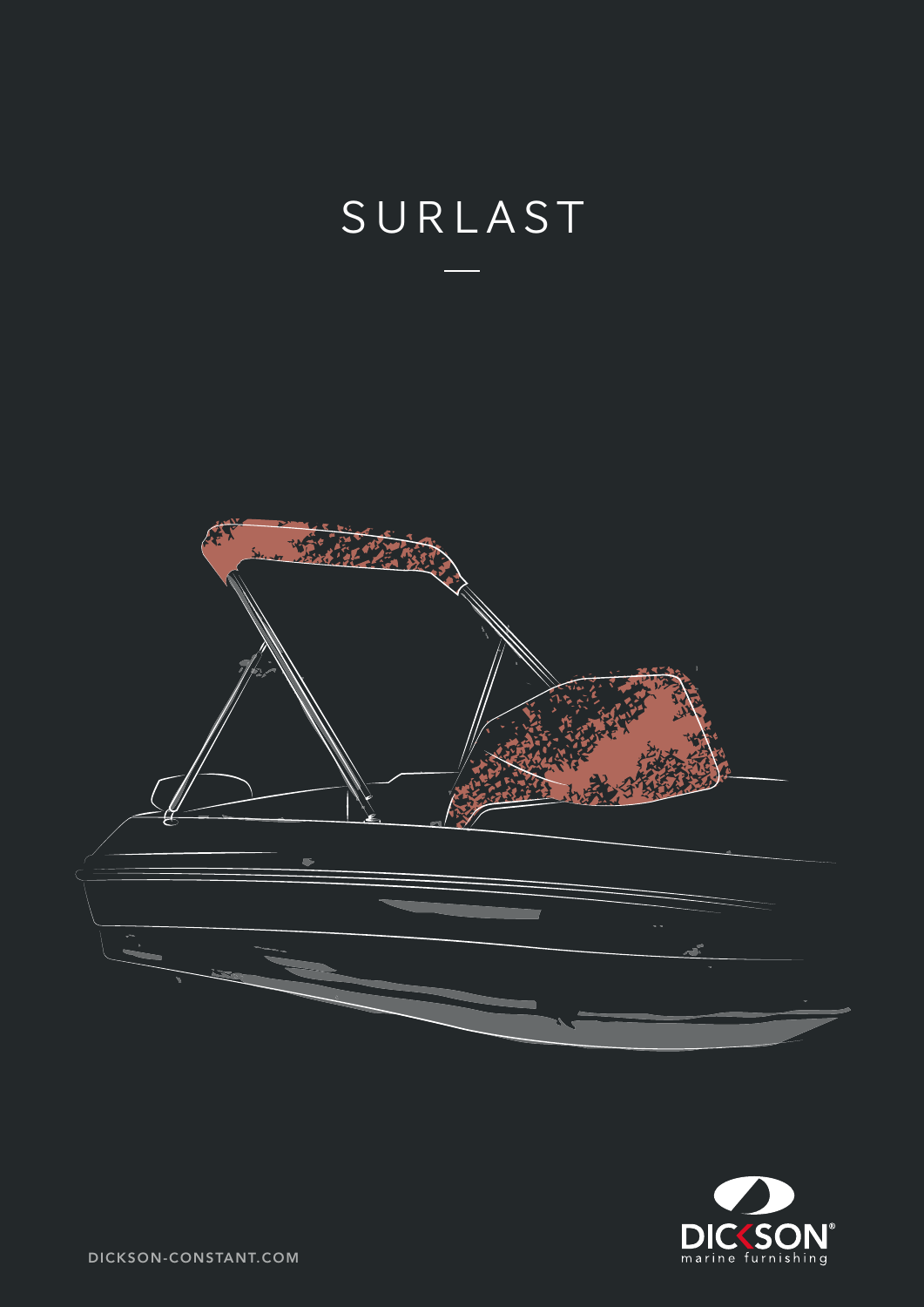











WATER RESISTANCE Imperméabilité

 $\bigcirc$ 

COMPACT STORAGE Encombrement réduit



Finesse



SUR 3853 152







Light Grey SUR 3862 152

Admiral Navy SUR 3866 152



 $\begin{array}{c} \begin{array}{c} \end{array} \end{array}$ 

 $\mathcal{L}$ 

 $\mathcal{L}$